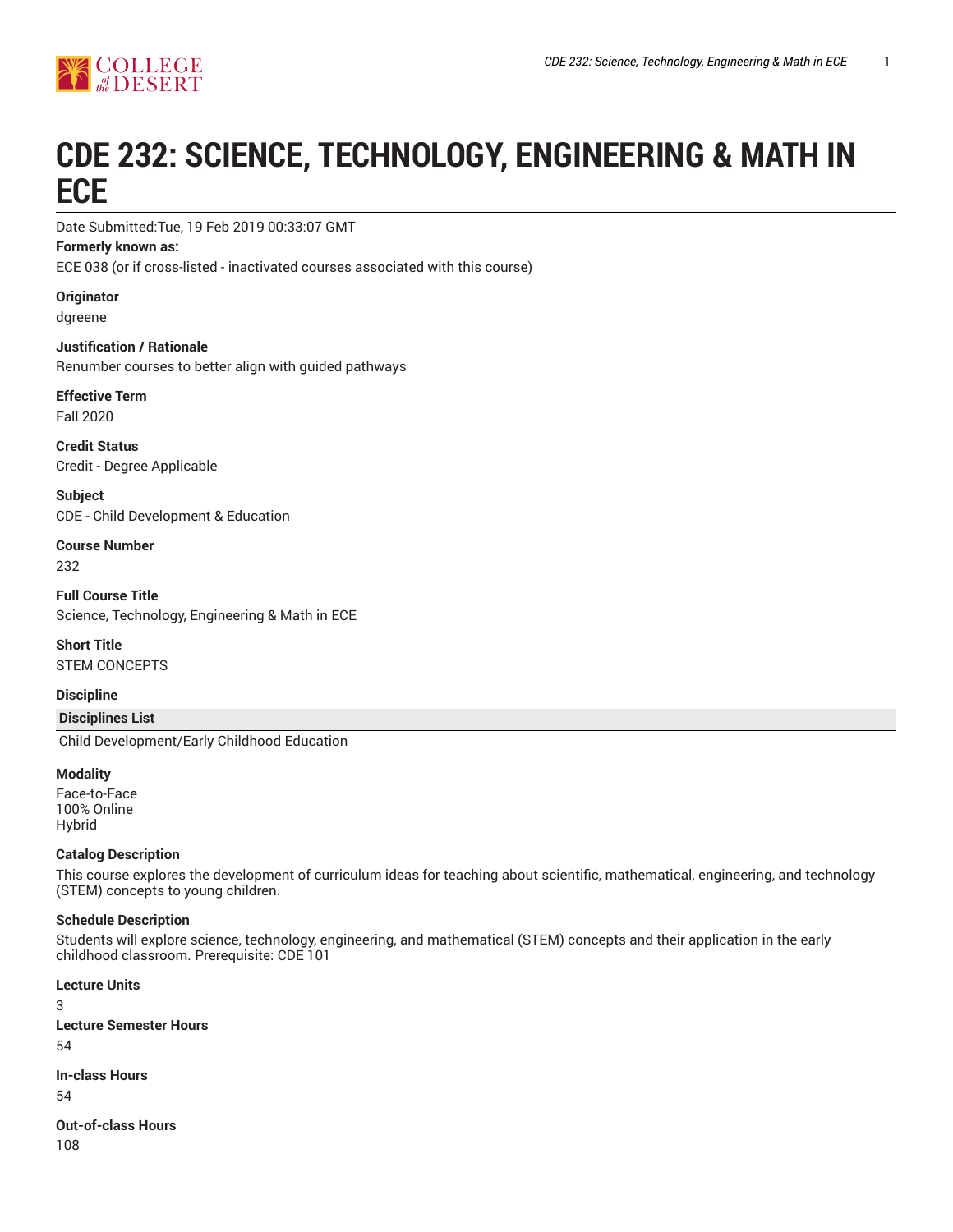

**Total Course Units**

3 **Total Semester Hours**

162

**Prerequisite Course(s)** CDE 101

# **Required Text and Other Instructional Materials**

**Resource Type** Book

## **Author**

Moomaw, S.

## **Title**

Teaching STEM in the Early Years: Activities for Integrating Science, Technology, Engineering, and Mathematics

## **Edition**

1st

## **Publisher**

Redleaf Press

**Year** 2013

**College Level** Yes

**Flesch-Kincaid Level** 12

**ISBN #** 9781605541211

**Resource Type** Web/Other **Open Educational Resource** Yes

## **Description**

California Preschool Curriculum FrameworkCalifornia Preschool Foundations, Volume 1, 2, and 3 Preschool Program Guidelines Available from California Department of Education Press as Free Downloads http://www.cde.ca.gov/sp/cd/re/cddpublications.asp

## **Resource Type**

Web/Other **Open Educational Resource** Yes

**Year**

2019

## **Description**

Early Edu Washington State Open Course Resource. As members in the Early Edu community COD faculty have access to the full course content. https://earlyedu.instructure.com/courses/445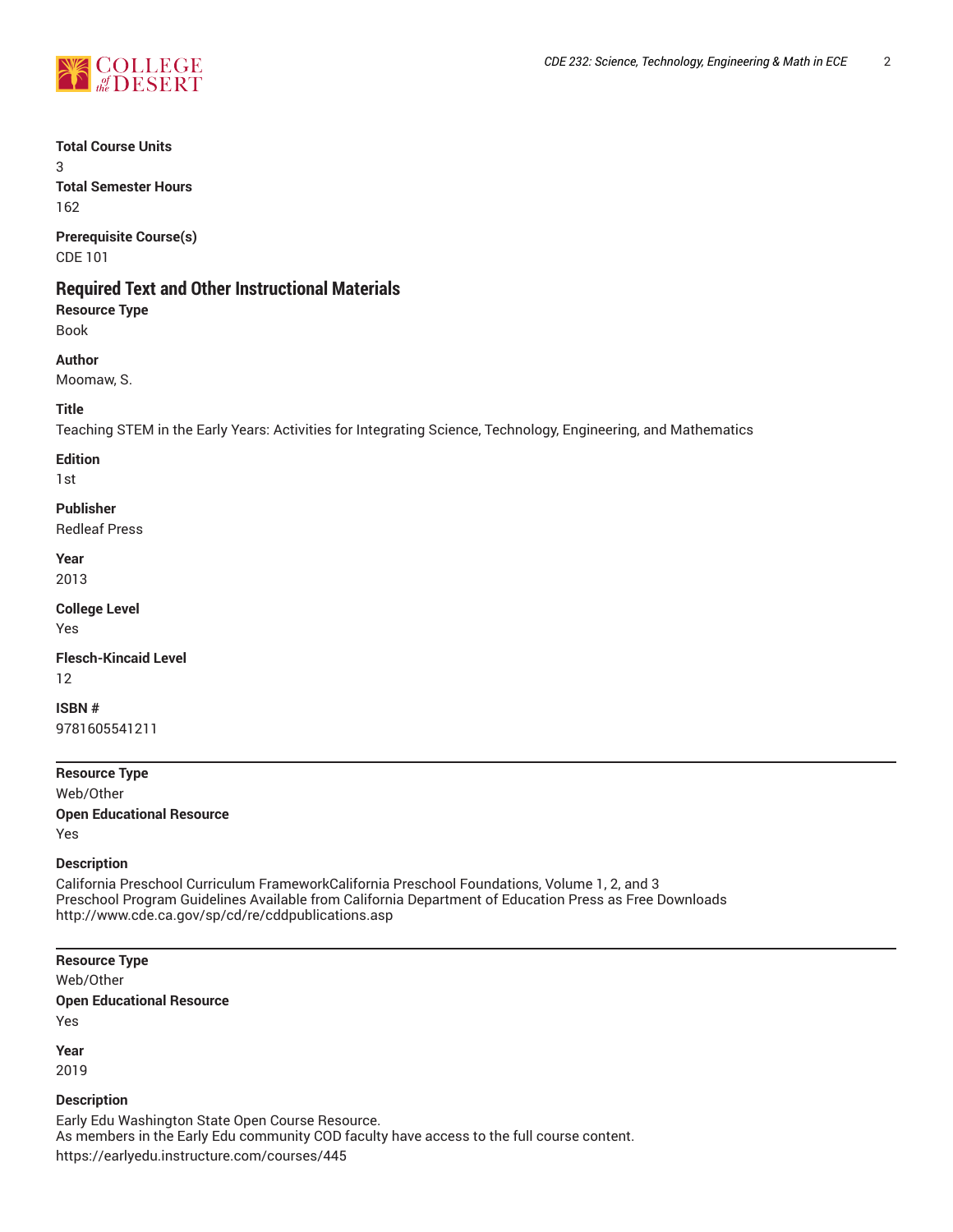

#### **Class Size Maximum**

35

## **Entrance Skills**

Students must understand major developmental theories to be able to apply them in the classroom with children.

#### **Requisite Course Objectives**

CDE 101-Summarize developmental stages and milestones.

CDE 101-Evaluate the influence of multiple contexts on children's development.

#### **Course Content**

Lecture:

- 1. Integrating STEM concepts throughout the indoor and outdoor environment.
- 2. Sequence of basic mathematical concepts and their importance.
- 3. Review of Theories of Cognitive Development.
- 4. Integrating technology and engineering activities in classroom centers.
- 5. Create activity plans for science, math, technology and engineering.
- 6. Create and demonstrate homemade math and science activities.
- 7. Construction of teacher-made activities.
- 8. Evaluate the use of technology in the ECE classroom by children and by adults according to NAEYC criteria.
- 9. Read and summarize research related to cognitive neuroscience and child development

#### **Course Objectives**

|             | <b>Objectives</b>                                                                                       |
|-------------|---------------------------------------------------------------------------------------------------------|
| Objective 1 | Describe and explain the basic principles of STEM in relation to a child's perspective and development. |
| Objective 2 | Design and implement STEM curricula that will show enthusiasm and appreciation for the subject.         |
| Objective 3 | Explain how children learn STEM concepts.                                                               |
| Objective 4 | Identify appropriate STEM curricula experiences and materials.                                          |
| Objective 5 | Read and apply the most recent research about child development and cognition.                          |

#### **Student Learning Outcomes**

|           | Upon satisfactory completion of this course, students will be able to:                                                                                                                                              |
|-----------|---------------------------------------------------------------------------------------------------------------------------------------------------------------------------------------------------------------------|
| Outcome 1 | Integrate STEM concepts into curriculum by developing lessons and play materials and models to help children<br>explore basic STEM concepts.                                                                        |
| Outcome 2 | Organize and present learning activities that expand cognitive processes for young children according to best and<br>promising practices that incorporate the latest research in child development and neuroscience |
| Outcome 3 | Develop play materials and models to help children explore basic STEM concepts.                                                                                                                                     |

#### **Methods of Instruction**

| <b>Method</b>      | Please provide a description or examples of how each instructional<br>method will be used in this course.                                           |
|--------------------|-----------------------------------------------------------------------------------------------------------------------------------------------------|
| Observation        | Students will view at least three classrooms (toddler, preschool and early<br>elementary) and educational settings to see integrated STEM concepts. |
| Lecture            | Instructor will conduct lectures regarding course objectives.                                                                                       |
| Experiential       | Students will engage in STEM activities designed for children ages 0-8<br>and will reflect on how to implement them.                                |
| Collaborative/Team | Students will work in teams to create and share STEM activities.                                                                                    |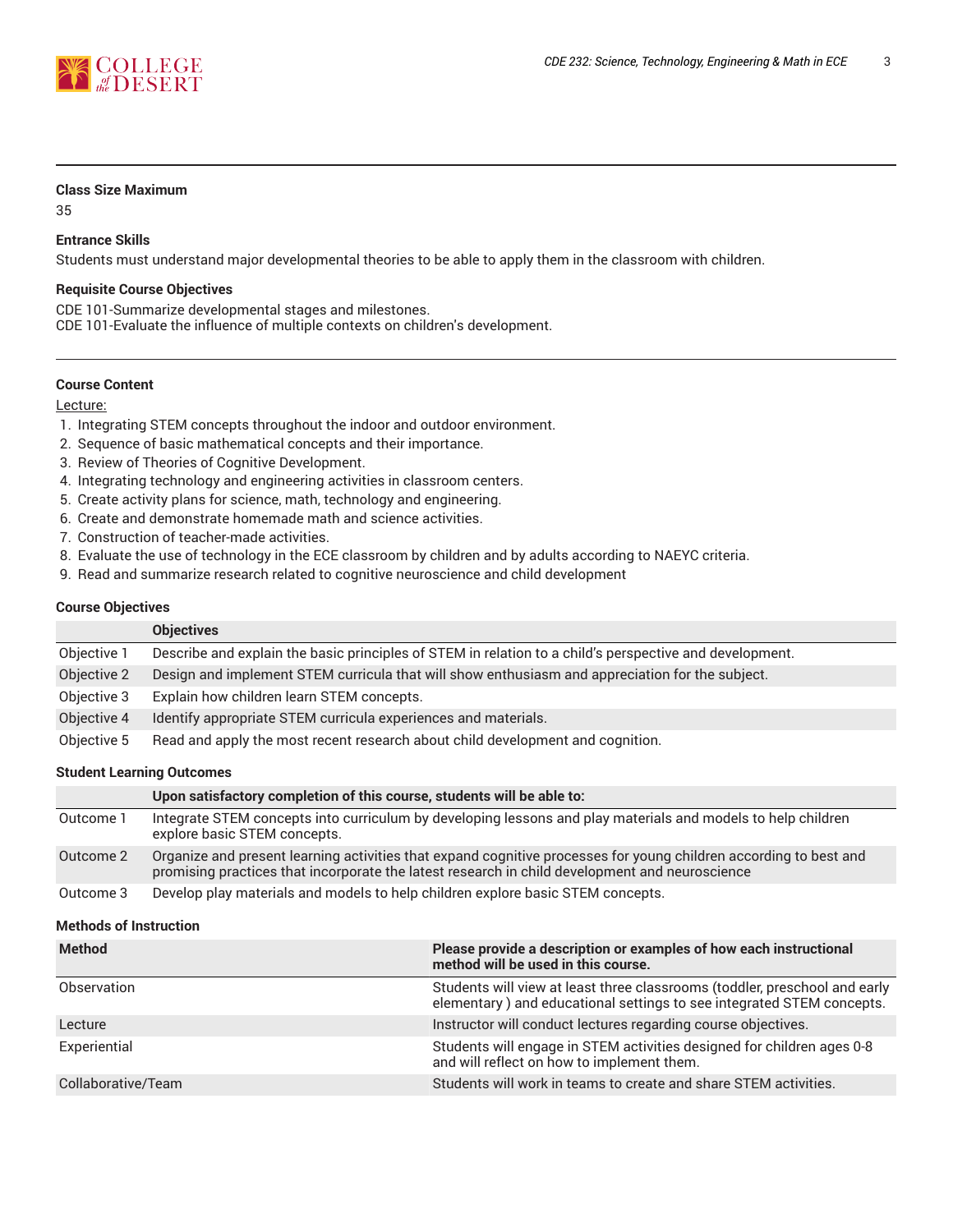

## **Methods of Evaluation**

| <b>Method</b>                            | Please provide a description or examples of how<br>each evaluation method will be used in this course.                                                                                                                                                          | <b>Type of Assignment</b> |
|------------------------------------------|-----------------------------------------------------------------------------------------------------------------------------------------------------------------------------------------------------------------------------------------------------------------|---------------------------|
| Product/project development evaluation   | Students will create STEM games and activities.<br>They will bring to class and present to each other for<br>evaluation.                                                                                                                                        | In and Out of Class       |
| Group activity participation/observation | Students will interact with STEM materials in small<br>groups while others observe and note the learning<br>opportunities.                                                                                                                                      | In Class Only             |
| Field/physical activity observations     | Students will observe classrooms to identify best<br>and promising practices in STEM education for<br>children ages 0-8. They will observe in several age<br>ranges and will present results of their observations<br>to the class for discussion and critique. | In and Out of Class       |
| Portfolios                               | Students will create a portfolio artifact that will<br>summarize what they learned in this course and<br>how they plan to continue their learning in this<br>subject.                                                                                           | Out of Class Only         |
| Other                                    | Lesson plans : students will create and present<br>developmentally appropriate lesson plans for STEM<br>learning for children ages 0-8                                                                                                                          | Out of Class Only         |

#### **Assignments**

#### **Other In-class Assignments**

- 1. Develop material tests for math and science experiences.
- 2. Presentations/student demonstration.
- 3. Group activity/participation/observation.

#### **Other Out-of-class Assignments**

- 1. Read textbook.
- 2. Compile an activity file which includes lesson plans and activities specific with curriculum materials.
- 3. Construct teacher-made math materials that are developmentally appropriate.
- 4. Compose a parent letter explaining Early Childhood Philosophy of math and science education.
- 5. Research, read and summarize three peer-reviewed journal articles related to cognitive neuroscience.

#### **Grade Methods**

Letter Grade Only

## **Distance Education Checklist**

**Include the percentage of online and on-campus instruction you anticipate.**

**Online %** 70 **On-campus %** 30

## **Instructional Materials and Resources**

## **Effective Student/Faculty Contact**

Which of the following methods of regular, timely, and effective student/faculty contact will be used in this course?

#### **Within Course Management System:**

Timely feedback and return of student work as specified in the syllabus Discussion forums with substantive instructor participation Chat room/instant messaging Regular virtual office hours Private messages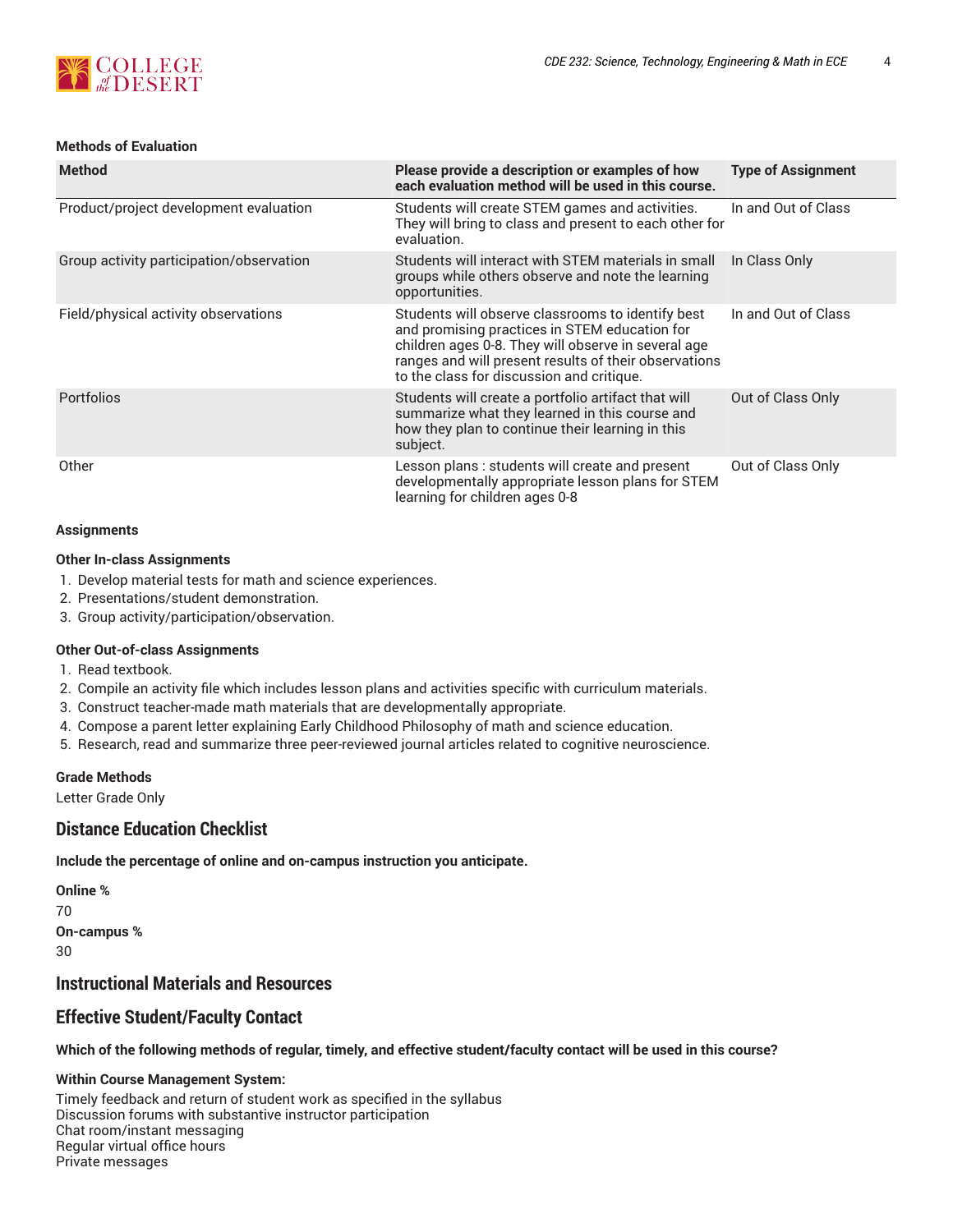

Online quizzes and examinations Video or audio feedback Weekly announcements

#### **External to Course Management System:**

Direct e-mail E-portfolios/blogs/wikis Posted audio/video (including YouTube, 3cmediasolutions, etc.) Synchronous audio/video Telephone contact/voicemail USPS mail

**For hybrid courses:** Scheduled Face-to-Face group or individual meetings Field trips Library workshops Orientation, study, and/or review sessions

## **Other Information**

## **MIS Course Data**

**CIP Code** 13.1210 - Early Childhood Education and Teaching.

**TOP Code** 130500 - Child Development/Early Care and Education

**SAM Code** C - Clearly Occupational

**Basic Skills Status** Not Basic Skills

**Prior College Level** Not applicable

**Cooperative Work Experience** Not a Coop Course

**Course Classification Status** Credit Course

**Approved Special Class** Not special class

**Noncredit Category** Not Applicable, Credit Course

**Funding Agency Category** Not Applicable

**Program Status** Program Applicable

**Transfer Status** Transferable to CSU only

**Allow Audit** No

**Repeatability** No